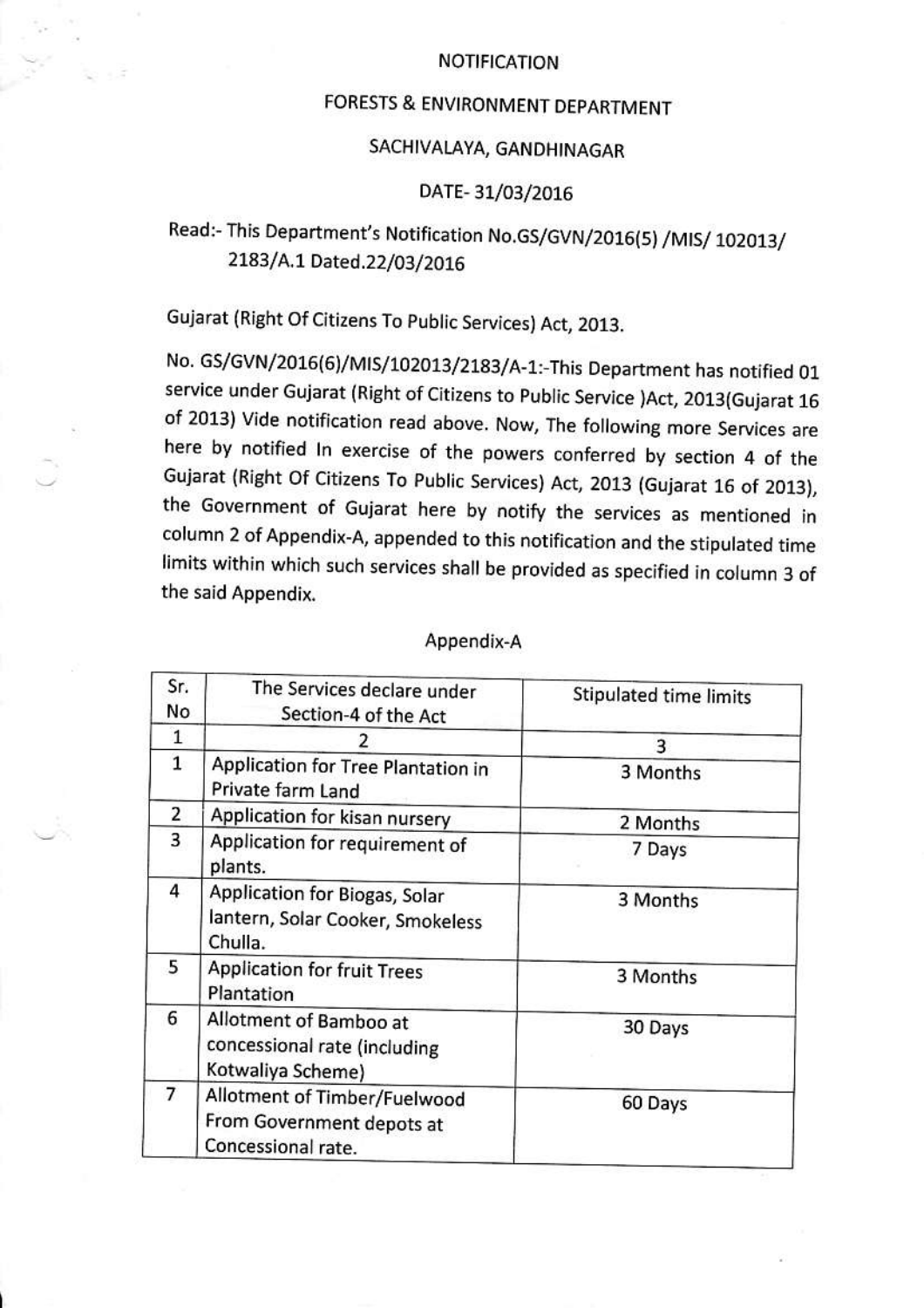|    |                                                                                                                                                   | 60 Days  |
|----|---------------------------------------------------------------------------------------------------------------------------------------------------|----------|
| 8  | Supply of Fuelwood to " Ashram<br>Shala" at Concessional rate.                                                                                    |          |
| 9  | Authorization letters for Joint<br>Forest Management.                                                                                             | 60 Days  |
| 10 | Supply of Timber / Wood at<br>Concessional rate to disaster<br>affected Persons.                                                                  | 30 Days  |
| 11 | Permission for falling reserved Tree.                                                                                                             | 2 Months |
| 12 | Permission for transit Forest<br>Produce                                                                                                          | 1 Month  |
| 13 | Permission for Charcel<br>Manufacturing                                                                                                           | 1 Month  |
| 14 | Transfer of name of place for saw<br>mill (from division to another but<br>within the same Circle and date of<br>issue of licence more than 5 n b | 3 Months |
| 15 | Transfer of name of place for saw<br>mill (within the same division and<br>date of issuance of licence more<br>than 5 years)                      | 3 Months |
| 16 | License Renewal (Application<br>received 3 Months before the<br>expiry of the Period)                                                             | 3 Months |
| 17 | Compensation for attck by wildlife<br>to animal                                                                                                   | 45 Days  |
| 18 | Compaction for attck by wildlife to<br>person                                                                                                     | 10 Days  |
| 19 | NOC for firearms licence within 10<br>km. boundary from Sanctuary and<br>N.P                                                                      | 1 Month  |
| 20 | Research                                                                                                                                          | 1 Month  |
| 21 | NOC for Hotel and Resort away<br>from more than 2 km. from Gir,<br>Paniya and Mitiyala wildlife<br>Sanctuary                                      | 1 Month  |
| 22 | Cultivation and dealing of Specified<br>Plant, under WPA-1972 Section-17                                                                          | 1 Month  |

By Order and in the name of Governor of Gujayat

(H.B.Ajmeri) Under Secretary to Government **Forests & Environment Department**